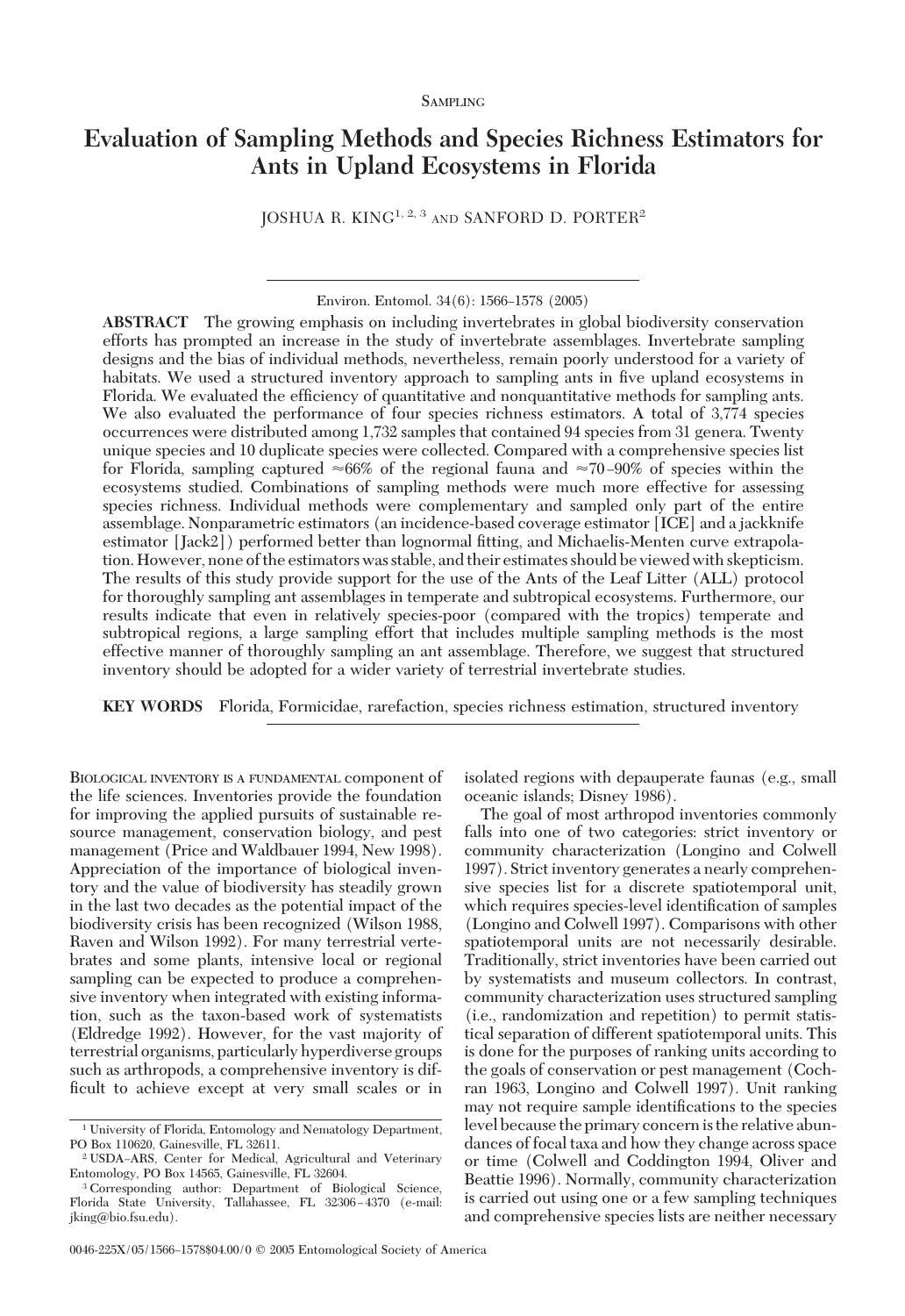nor feasible (Disney 1986, Longino and Colwell 1997). Community characterization has most often been used by entomologists, ecologists, and conservation biologists.

Recently, analytical advances focused on examining arthropod ecology have converged with a growing emphasis on including arthropods in rapid biodiversity surveys for conservation purposes (Wilson 1988, Coddington et al. 1991, Kremen 1992, 1994, Kremen et al. 1993, Kim 1993, Colwell and Coddington 1994, Silva and Coddington 1996, Longino and Colwell 1997, New 1998, Fisher 1999a, Anderson and Ashe 2000, Gotelli and Colwell 2001, Sørensen et al. 2002). Accordingly, a number of taxon-specific, structured inventory techniques have been introduced that use a variety of sampling methods that combine the "species hunting" techniques of systematists with the more quantitative methods of ecologists (Coddington et al. 1991, Longino and Colwell 1997, Fisher 1999a). This approach serves as a practical, short-term alternative to long-term, comprehensive surveys (e.g., Deyrup and Trager 1986, Lawton et al. 1998) for assessing local arthropod diversity. By design, this methodology combines the quantitative approach of community characterization with the objectives of strict inventory. It permits analyses of inventory completeness and an assessment of the costs and benefits of methods when used individually and in combination (Longino and Colwell 1997, Fisher 1999a, Delabie et al. 2000).

To assess inventory methods, an account of species captured per sampling method (as well as per unit area or time) is necessary to evaluate effectiveness. Species accumulation curves are an effective method for evaluating the efficiency of various inventory techniques for sampling species richness (Clench 1979, Soberón and Llorente 1993, Colwell and Coddington 1994). A species accumulation curve is a plot of the cumulative number of species discovered within a defined area (and/or time) as a function of some measure of effort. Curves can be constructed to measure either species density (the number of species per unit area) or species richness (the number of species per individual; Gotelli and Colwell 2001). Species accumulation curves are similar to rarefaction curves (Gotelli and Colwell 2001), which are produced by randomly and repeatedly resampling a pool of individuals or samples and plotting the number of species represented by increasing numbers of individuals. In fact, rarefaction curves can be viewed as the statistical expectation of a corresponding species accumulation curve when samples are repeatedly reordered (Gotelli and Colwell 2001).

When the actual number of species in an area is unknown (as is typically the case for arthropods) the shape of a rarefaction curve can be used to estimate how completely an area has been sampled and how efficiently different methods have captured species in that area (Colwell and Coddington 1994, Longino and Colwell 1997, Fisher 1999a). A curve that approaches an asymptote after a large sampling effort is representative of a decrease in species accrual—a measure of sampling completeness (Colwell and Coddington

1994, Longino and Colwell 1997, Gotelli and Colwell 2001). Sampling completeness can be further evaluated by comparing curve asymptotes with values determined by species richness estimators or by observed species richness from well-sampled localities. When used in combination with a structured inventory, rarefaction curves are intended to permit quantitative analyses of species richness for comparison between methods or between sites. Additionally, subsamples can be evaluated within the context of the entire data set to determine the relative efficiency of method combinations and changes in design (e.g., the effect of increasing distance between samples; Fisher 1999a).

Among arthropods, ants (Hymenoptera: Formicidae) have been a focal group for development of structured inventory protocols and novel techniques for analyzing data generated from structured inventory. Ants are an appropriate group for testing the effectiveness of new methods. They are diverse, abundant, and nearly ubiquitous. They influence the biotic and abiotic processes of the ecosystems where they occur. A majority of species nest in fixed positions, largely ensuring that species dwell where they are sampled. They are among the most studied terrestrial invertebrate taxa and have been used to monitor environmental impact and ecosystem recovery (Andersen 1990, 1993, Hölldobler and Wilson 1990, Folgarait 1998). Numerous, established sampling techniques are available, representing a range of costs and yields (Bestelmeyer et al. 2000). Furthermore, structured inventory techniques and biodiversity data analyses have been established for inventorying and estimating ant species richness in tropical rainforest ecosystems (Fisher 1996, 1998, 1999a, b, 202, Longino and Colwell 1997, Agosti et al. 2000a, b, Longino et al. 2002). Much less is known about the performance of structured inventory methods to capture ants in subtropical and temperate ecosystems. Similarly, the performance of species richness estimators remains largely untested on data drawn from temperate or subtropical ant communities. The biodiversity crisis is not confined to the tropics (Platnick1992) and neither are the goals of conservation biology, entomology, and ecology. Accordingly, improving structured inventory methods and species richness estimation for ants and arthropods in a variety of ecosystems is warranted.

In this study, we evaluated the efficiency of a structured inventory of ants in northern and central Florida. In so doing, we compared the efficiency of four individual sampling methods and the performance of three species richness estimation techniques. The ant fauna of Florida has been thoroughly surveyed in the past 50 yr throughout the state (Van Pelt 1956, 1958, Deyrup and Trager 1986, Deyrup et al. 2000, Lubertazzi and Tschinkel 2003, M. Deyrup, L. Davis, Z. Prusak, S. Cover, and J. R. King, unpublished data). As a result, there is a clear record of distribution and habitat association for a majority of species (Deyrup 2003). Consequently, this study presented a unique opportunity to compare inventory results and species richness estimations with approximate species rich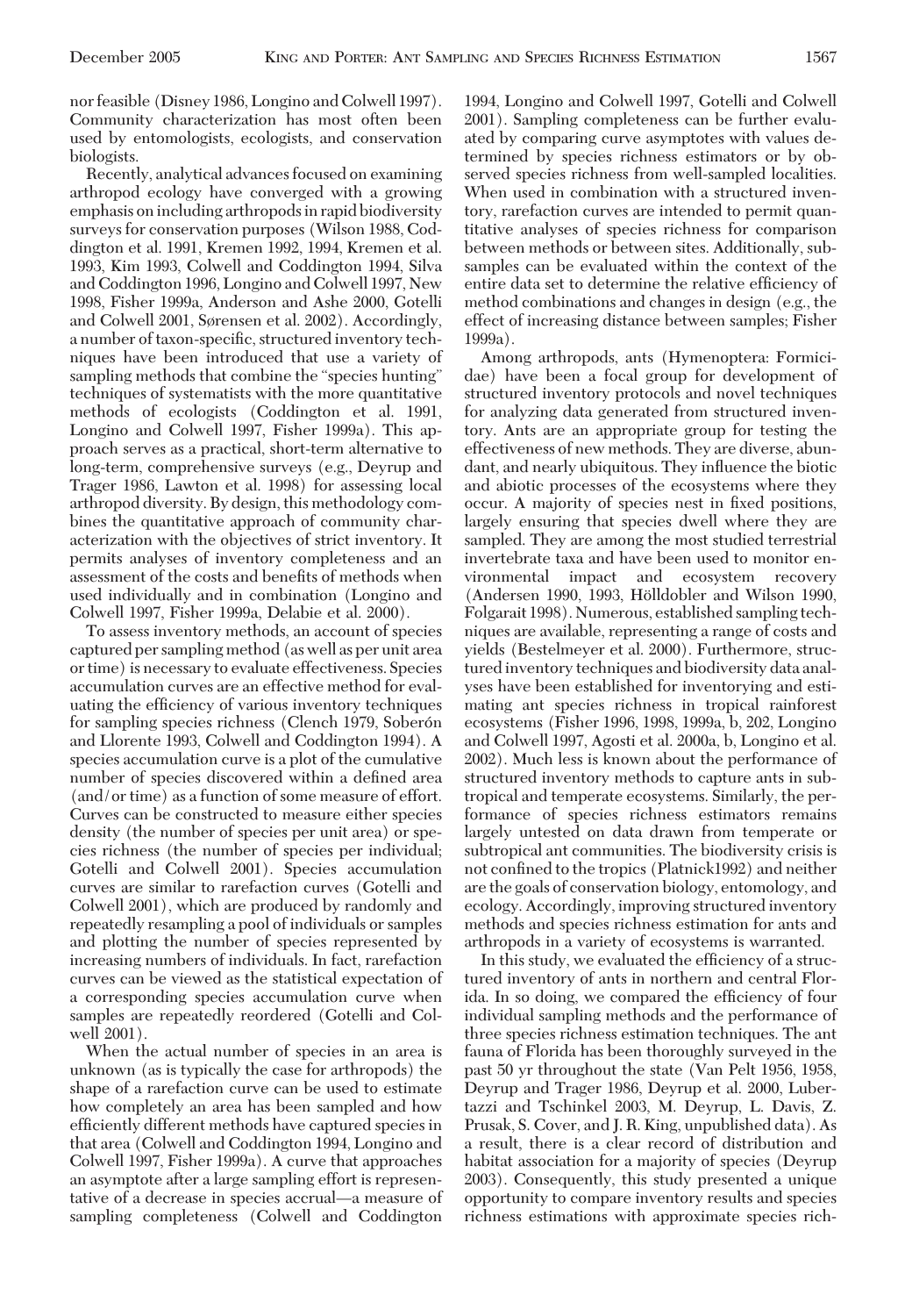ness values expected at local and regional scales. In evaluating sampling methods our objectives were (1) to compare the number of ant species captured by baits, pitfalls, litter extraction, and hand-collecting methods (and combinations thereof) in five different ecosystems, (2) to compare the complementarity of sampling methods, and (3) to determine the relative costs (in time) of sampling methods. These objectives permit an analysis of the efficiency of sampling methods in the context of facilitating conservation or landplanning decisions that require comparable estimates of species richness and endemism (Coddington et al. 1991, Platnick 1992).

#### **Materials and Methods**

**Study Area.** A detailed description of the ecosystems sampled and the methods used in this study can be found in King (2004). Brießy, this study was carried out in 3 sites in each of five different ecosystems (a total of 15 study sites) in north and central Florida. Sampling was performed in temperate hardwood forests in the San Felasco Hammock State Park, pine flatwoods in the Osceola National Forest, high pine in the Katherine Ordway Biological Preserve, and Florida scrub forestin the Archbold Biological Station. The plant community descriptions of Myers and Ewel (1990) were used as a basis for ecosystem selection. These sites were selected a priori because they contain some of the remaining nearly undisturbed native upland ecosystems in Florida. We also sampled a nonnative ecosystem, consisting of converted (previously cleared) fields, to represent moderately disturbed habitat. A field was sampled in an area adjacent to natural areas at San Felasco Hammock State Park, the Katherine Ordway Biological Preserve, and the Archbold Biological Station. The ecosystems sampled represent a gradient of upland plant communities that include closed-canopy, hardwood forests, open-canopy pine and oak woodland, and completely open, herbaceous savannah.

**Sampling.** Ants were sampled from June through September 2001 using baits, pitfall traps, leaf litter extraction with Berlese funnels, and hand collecting. A total of 36 pitfall and 36 litter samples were taken separately at 5-m intervals (180 m total) in two parallel lines separated by 10 m (Fisher 1996, 1998, 1999b, 2002). A transect of 36 baits was placed between the pitfall and litter extraction lines, with each bait corresponding to pitfall and litter extraction samples. Pitfall traps were 85-mm-long plastic vials with a 30-mm internal diameter partially filled with  $\approx$  15 mm of nontoxic, propylene glycol antifreeze. Traps were buried with the open end flush with the surface of the ground and operated for 3 d. Two  $0.25 \text{m}^2$  litter samples were taken after setting pitfall traps at each litter sample point. Litter samples were obtained by collecting all surface material and the first  $\approx$ 1 cm of soil within quadrats. The two samples were pooled; larger objects (e.g., logs) were macerated with a machete and sifted through a sieve with 1-cm grid size. Sifted litter was placed in covered metal 32-cm-diameter Berlese funnels under 40-W light bulbs. The funnels were operated until the samples were dry  $(\approx 48 - 72 \text{ h})$ . Baits were 12 by 75-mm test tubes with a piece  $(\approx 2 g)$  of hot dog (Oscar Meyer, Northfield, IL) inserted  $\approx 2$  cm into the tube. At each sampling point, a small spot was cleared of any litter, and the bait tube was placed directly on the ground (to speed discovery and access) and shaded with one half of a Styrofoam plate. The baits wereleft for 0.5 h and collected, and the ends were plugged with small cotton balls to prevent the ants from escaping. Hand collecting consisted of systematically searching vegetation, tree trunks, logs, and small twigs for 2 h per site. Hand collecting was performed within and immediately adjacent to  $(\approx 5-10)$ m) sites. Time records were kept for each step of the sampling and sorting process to estimate costs. Time costsincludedinstallation, operation, and collecting of samples, traps, and baits, and time spent processing and identifying specimens. For the sake of technical consistency, and with the exception of one high pine site, all sampling was performed by J. R. King. Similarly, all ants, from all samples, were sorted, counted, and identified to species by J. R. King.

**Analysis.** All records used in this study were based on the worker caste as their presence provides evidence of an established colony (Fisher 1999a, Longino et al. 2002). The purpose of the sampling design was to produce a representative, nearly complete species list for each ecosystem type. The relative abundance of individuals is an important measure when considering species richness (Gotelli and Colwell 2001). For ants, however, the sampled abundance of foraging workers is not comparable with individuals of other animals. The sociality of ants can often lead to extreme clumping of individuals within samples (particularly litter samples, which may include entire colonies), which may skew species richness comparisons and species/abundance relationships (Gotelli and Colwell 2001). To partially remedy this, species occurrences (incidence data) were used in place of the abundance of individuals when evaluating species-based abundance measures (Longino 2000, Fisher and Robertson 2002, Longino et al. 2002). Therefore, data for the three sites sampled within each ecosystem type were pooled and converted to a species  $\times$  sample incidence (presence-absence)matrix (Longino 2000, Longino et al. 2002). A regional data set was also generated by pooling all of the data into a single species  $\times$  sample incidence matrix.

Sample-based rarefaction curves were used to compare total species richness within ecosystems and for the regional data set. Total species richness captured by each method in each ecosystem was similarly evaluated. Rarefaction curves were generated by random reorderings (50 times) of samples using the program EstimateS (Colwell 2000). We compared these sample-based rarefaction curves with the observed number of species plotted on the y-axis (ordinate) against species occurrences (incidence data) plotted on the x-axis (abscissa) to assess differences in species richness between and among curves representing ecosys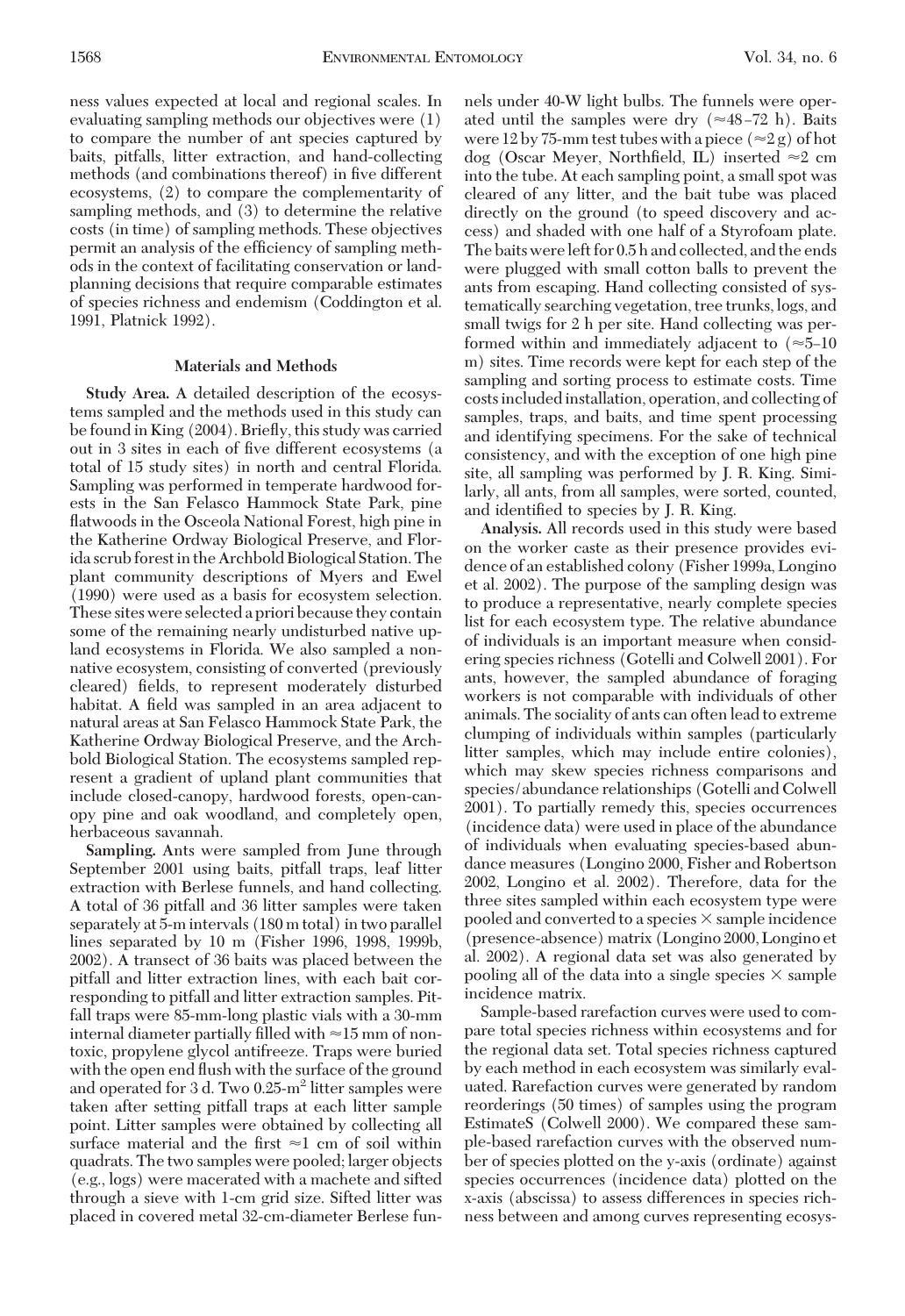tems and methods (Colwell and Coddington 1994, Gotelli and Colwell 2001).

Species richness was estimated in three ways for each ecosystem and for the regional data set: (1) by fitting a lognormal distribution,  $(2)$  by extrapolating rarefaction curves, and (3) by using nonparametric estimators. For the parametric model fitting, the sample data from each site were fitted to the lognormal distribution using the method of Preston (1948). In this method, the sample data were fitted to the lognormal distribution,  $S(R) = S_0 e^{(-a^2 R^2)}$ , where  $S(R)$  is the number of species in the Rth octave,  $S_0$  is the number of species in the modal octave, and a is a parameter related to the width of the distribution. Parameters of the lognormal were estimated using a modified version of the method of Ludwig and Reynolds (1988). Octaves were assigned to abundance classes (observed), and parameters  $S_0$  and a were estimated using nonlinear curve fitting (proc nlin, Newton's estimation method and least squares fitting, SAS release 8.02; Longino et al. 2002). Species richness was estimated by calculating the total area under the fitted curve, including the portion of the curve hidden behind the "veil line" (Magurran 1988).

Projection of the rarefaction curves for the regional data set was accomplished using sample-based rarefaction plots (Soberón and Llorente 1993, Gotelli and Colwell 2001). Patterns observed in the rarefaction curves generated for individual ecosystems were similar to those of the regional data set and were not displayed. The smoothed curves were created by averaging repeated, random reorderings (50 times) of the samples with the mean number of species occurrences from each sample computed in succession (Colwell and Coddington 1994, Gotelli and Colwell 2001). The smoothed curves were projected by fitting the asymptotic Michaelis-Menten equation,

$$
S\left( n\right) =\frac{S_{\max }n}{B+n},
$$

where  $S(n)$  is the number of species, *n* is the number of samples, and  $S_{\text{max}}$  and B are fitted constants (Colwell and Coddington 1994). Following Raaijmakers (1987),maximumlikelihood estimators for parameters  $(S<sub>max</sub>$  and B) were determined for the Eadie-Hofstee transformation of the equation (Colwell and Coddington 1994, Longino et al. 2002).

We also used two nonparametric methods to estimate species richness for comparison with the rarefaction curves. A jacknife (henceforth Jack2) estimator,

$$
S=S_{obs}+\bigg[\frac{L(2n-3)}{n}-\frac{M(n-2)^2}{n(n-1)}\bigg],
$$

was used, where  $L =$  the number of species in one sample,  $M =$  the number of species that occur in two samples, and  $n =$  the number of samples (Burnham and Overton 1978, 1979). An incidence-based coverage estimator (ICE),

$$
S_{\rm ice} = S_{\rm freq} + \frac{S_{\rm infr}}{C_{\rm ice}} + \frac{Q_1}{C_{\rm ice}}\, \gamma_{\rm ice}^2,
$$

was also used, where  $S_{freq}$  = number of frequent species (found in  $>10$  samples),  $S_{\text{infr}} =$  number infrequent species (found in  $\leq 10$  samples),  $C_{ice}$  = sample incidence coverage estimator,  $Q_1$  = frequency of uniques (the number of species known from only one sample), and  $\gamma_{\rm ice}^2$  = estimated coefficient of variation of the  $Q_1$  for infrequent species (Lee and Chao 1994). These estimators were chosen because they have been shown to reliably provide intermediate (ICE) and upper (Jack2) level species richness estimates relative to observed species richness and other nonparametric estimators in biological inventories (Colwell and Coddington 1994, Chazdon et al. 1998, Sørensen et al. 2002).

All species richness estimates were compared with total species richness values generated for each ecosystem and the region from previous collection records. These records included published (Van Pelt 1956, 1958, Deyrup and Trager 1986, Lubertazzi and Tschinkel 2003) and unpublished inventories (Van Pelt 1947, Prusack 1997) and personal collection data sets (J. R. King, L. Davis, M. Deyrup). Amassed over 50 yr, these collections represent a comprehensive species occurrence data set for several localities and the region as a whole. Using these data, a potential upper limit of species richness was determined for the regional data set by including all of the species with collection records coinciding with the study area (north Florida in the region stretching from Columbia and Baker Counties southward along the central ridge of the peninsula to the end of the Lake Wales Ridge in Highlands County).

At the scale of the ecosystem, the potential species richness value was also established using collection records. The potential species richness values were determined using the highest number of species previously captured by an approximately similar sampling effort (many samples taken using multiple methods) within a study area of similar size to those sampled in our study (e.g., the hardwood hammock within San Felasco Hammock State Park). The potential species richness values are approximations and represent a generous upper limit estimate of the potential of species that may occur at the regional scale and within ecosystems. Similarly, collection records were used to assess the observed rarity of species collected in this study. Species that were unique to either the study as a whole (uniques: the number of species known from only one sample) or to individual sampling methods were compared with collection records to determine whether the rarity of these species was a product of insufficient (or inappropriate) sampling or if they were truly rare.

To assess complementarity among methods, we used a measure that describes the proportion of all species in two sites that occurs in only one or the other site (Colwell and Coddington 1994). Pairwise complementarity or distinctness values were calculated using the Marczewski-Steinhaus (M-S) distance: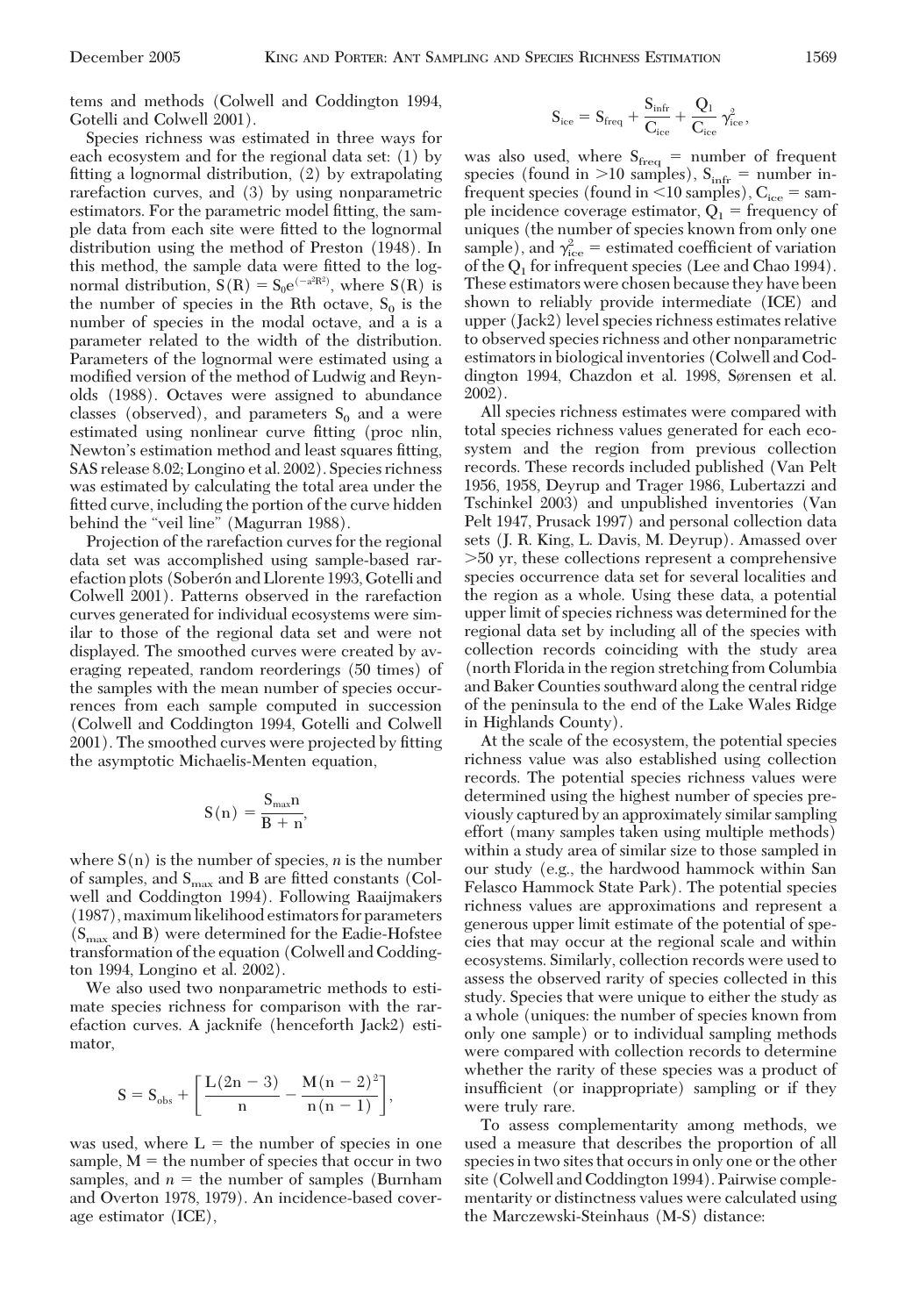**Table 1. Species richness estimates and measures of inventory completeness for each ecosystem and for the regional data set**

|                                            | Hardwood<br>hammock | Pine<br>flatwoods | Florida<br>serub | High<br>pine | Field    | Regional |
|--------------------------------------------|---------------------|-------------------|------------------|--------------|----------|----------|
| Potential species richness                 | 41                  | 46                | 48               | 58           | 45       | 142      |
| Observed species richness (% of potential) | 29 (71%)            | 39 (85%)          | 43 (90%)         | 48 (83%)     | 35 (78%) | 94 (66%) |
| Richness estimators                        |                     |                   |                  |              |          |          |
| Lognormal                                  | 29                  | 39                | 43               | 48           | 35       | 96       |
| <b>MMMean</b>                              | 26                  | 38                | 42               | 50           | 37       | 87       |
| ICE                                        | 35                  | 49                | 50               | 53           | 41       | 113      |
| Jack2                                      | 41                  | 52                | 56               | 57           | 47       | 124      |
| Singletons                                 |                     | 9                 | 9                | 8            |          | 20       |

Potential species richness values represent known species richness values determined from previous inventories. Richness estimator (MMMean, ICE, and Jack2) values represent the mean of 50 randomizations of sample order. Singleton values represent the no. of species with only one individual in samples. All values were rounded to the nearest whole no.

$$
C_{MS} = \frac{a+b-2j}{a+b-j},
$$

where  $a =$  the number of species at site A,  $b =$  the number of species at site B, and  $j =$  the number of species common to both. Methods were compared within ecosystems and for the regional data set. To further analyze the sampling efficiency of quantitative methods, litter and pitfall data were examined within sites to determine the impact of spatial separation among sample points on the similarity of species sampled. Within sites, faunal similarity among samples along each transect was determined using the Jaccard index:

$$
S_j = \frac{j}{a+b-j}
$$

(the complement of the M-S distance). The similarity of samples for all pairwise combinations of sample points (5Ð175 m apart) along each transect was plotted against increasingly larger distances along each site transect to determine the homogeneity of samples (Fisher 1999a). These were averaged among sites within each ecosystem. Comparisons beyond 150 m were excluded from the analysis because there were increasingly fewer replicates to generate means (e.g., there is only one pairwise comparison of samples 175 m apart).

We examined the time costs of individual methods. Time costs included time spent in the field collecting samples and in the laboratory sorting and identifying specimens. Laboratory hours were spent on tasks that required previous, rigorous scientific training (e.g., sorting and identifying specimens to the species level). Field hours were an account of time spent on tasks that did not require specialized training (e.g., laying out pitfalls, sifting litter). Although the time required to accomplish these tasks would undoubtedly vary among different workers, a comprehensive account of time costs per method provides an estimate of the amount of time required to reproduce similar results under similar conditions. The time cost per method would remain consistent relative to the time costs for the other methods even if, for example, multiple workers were using the same methods.

Finally, the effectiveness of quantitative methods for predicting total site species richness was determined. Ordinary least-squared regressions were used to determine the relationship between total species richness and species richness per method for baits, pitfalls, and litter samples within sites.

### **Results**

The inventory captured 37,961 individual ants representing 94 species from 31 genera. A total of 3,774 species occurrences were distributed among 1,732 samples. Seventy-four ground-dwelling species, 12 arboreal species, and 8 subterranean species were captured. A species list and detailed discussion of the relative abundance, body size, and ecology of individual species captured in this study can be found in King (2004).

**Observed and Estimated Species Richness.** Observed species richness varied among ecosystems. The most species were captured in high pine and Florida scrub ecosystems, whereas fewer species were captured in pine flatwoods, field, and hardwood hammock ecosystems, respectively (Table 1, observed species). At the regional scale, the 94 species sampled included 20 uniques (the number of species known from only one sample) and 10 duplicates (the number of species known from two samples; Fig. 1). Two-thirds of the species were captured within the first  $\approx 750$  species occurrences. Beyond 750 species occurrences, the addition of species was considerably diminished.

Species richness estimates performed poorly at the regional scale (Fig. 1). At the local scale, nonparametric estimators performed better than projecting the Michaelis-Mentin curve or lognormal curve fitting (Table 1). The method of lognormal curve fitting to estimate species richness consistently predicted species richness levels at or only slightly above the observed richness (Fig. 1; Table 1). All other richness estimators generally did not stabilize with increasing sampling effort. As sample size increased, so too did the estimates (Fig. 1). Estimators also consistently predicted widely separated results relative to each other. Projecting the Michaelis-Menten curve produced estimates at or, most frequently, below observed species richness. The MMMeans estimate also increased steadily with sample size with no evidence of leveling off (Fig. 1). The ICE consistently predicted species richness greater than the observed species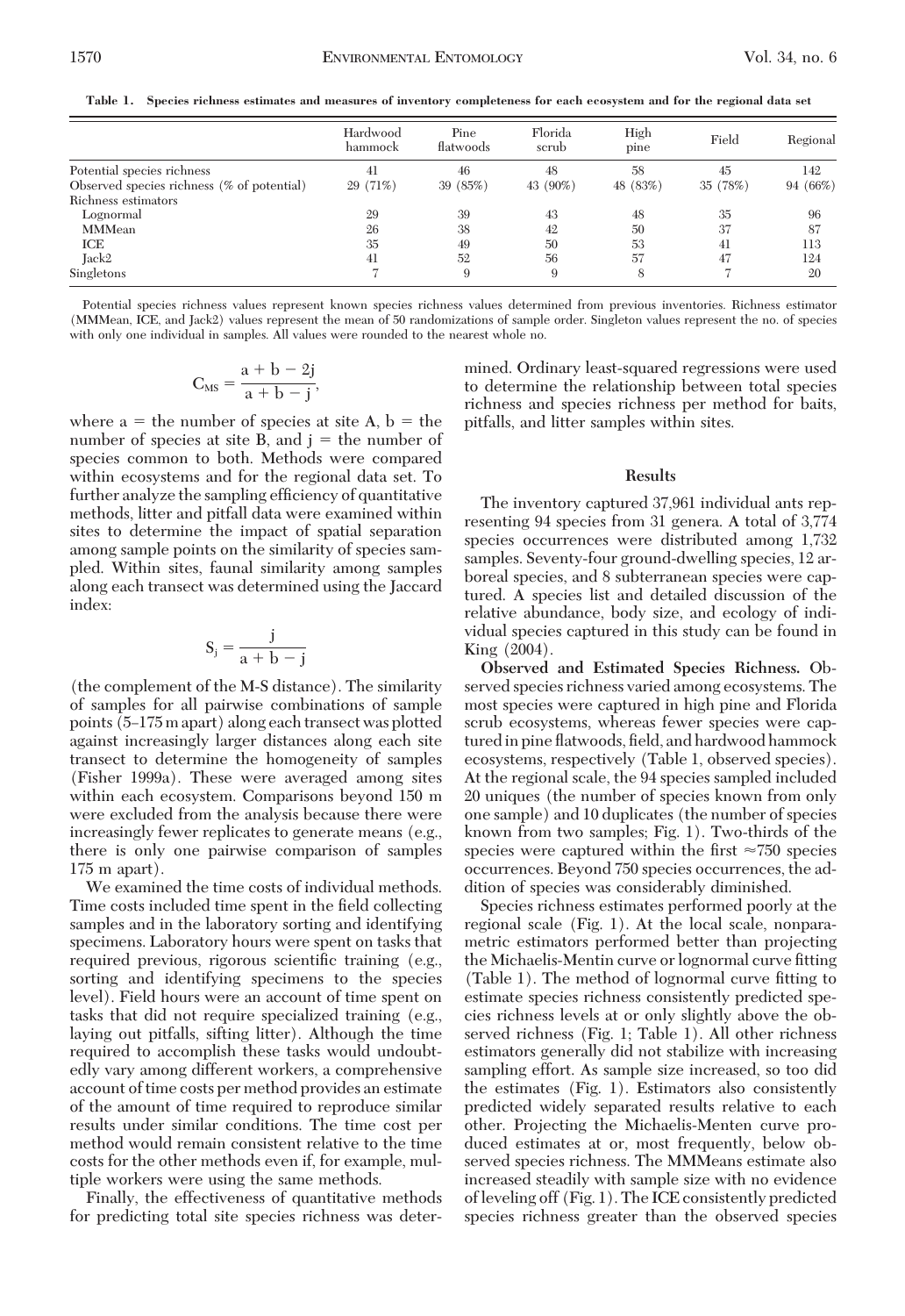

**Fig. 1.** Observed species richness, uniques (the number of species known from only one sample), duplicates (the number of species known from two samples), and estimated species richness for the jacknife (Jack2), incidence-based coverage (ICE), lognormal, and Michaelis-Mentin curve (MMMean) estimators for the regional (all samples pooled) data set (see text for estimator formulas). Curves are sample based rarefaction curves generated from 50 randomizations of sample order. The lognormal estimate is a single value determined by fitting a lognormal curve to the full species abundance distribution.

richness but less than Jack2 estimates. Both ICE and Jack2 showed some evidence of leveling off between 1,500 and 2,200 species occurrences; however, they both became unstable beyond 2,200 occurrences, rising steadily with increasing sample size. Neither uniques (the number of species known from only one sample) nor duplicates (the number of species known from two samples) showed any sign of decreasing. Rather, they remained at nearly the same level throughout the majority of the sampling effort.

The estimates for the completeness of the inventory ranged from 71 to 90% of the potential species richness estimates within ecosystems (Table 1). Similarly, an estimated 66% of the total regional fauna was sampled during this study. Within ecosystems, the ICE and Jack2 estimators were very near the potential site estimates predicted from previous survey work. In contrast, MMMeans and lognormal estimates were little different from observed species richness values. For the regional data set, Jack2 was nearest to the potential site estimate while all other estimators produced considerably lower species richness estimates.

**Rarity.** Uniques (the number of species known from only one sample) accounted for  $\approx 21\%$  of the total species richness. The 20 uniques captured in this study included five arboreal species. All of the arboreal species captured are common, although not abundant throughout the range of the study and were poorly sampled by the methods used. Similarly, two of the uniques were subterranean species that are rarely captured, although an alternative sampling method (subterranean baiting; J. R. King, unpublished data) has revealed that one of these species is common. Five ground-dwelling species among the uniques are frequently encountered within peninsular Florida, although their low abundance here suggests that they are uncommon in the upland habitats sampled. The remaining eight ground-dwelling species have not been commonly collected previously, suggesting that these species are truly uncommon or rare. For a list of the unique species, see King (2004).

**Complementarity of Ecosystems.** Comparing the fauna of different sites revealed that, on average, species composition was much more similar among sites in the same ecosystem type than among different ecosystems (Table 2). Between different ecosystems, the complementarity of species lists was similar. A

**Table 2. Mean percent faunal complementarity SD between ecosystems**

|                                                                                      | Hardwood Pine High Florida<br>hammock flatwoods pine scrub |                                             |                                                                                                           | Field      |
|--------------------------------------------------------------------------------------|------------------------------------------------------------|---------------------------------------------|-----------------------------------------------------------------------------------------------------------|------------|
| Hardwood hammock $40 \pm 5$<br>Pine flatwoods<br>High pine<br>Florida scrub<br>Field |                                                            | $76 \pm 4$ $78 \pm 2$ $69 \pm 8$ $79 \pm 5$ | $47 \pm 3$ $73 \pm 8$ $65 \pm 5$ $81 \pm 8$<br>$43 \pm 9$ $71 \pm 5$ $72 \pm 9$<br>$45 \pm 15$ 76 $\pm 5$ | $64 \pm 2$ |

Complementarity values are M-S distances between species lists for each ecosystem. Bold values represent comparisons among sites within the same ecosystem. Higher values indicate that sites have increasingly dissimilar fauna.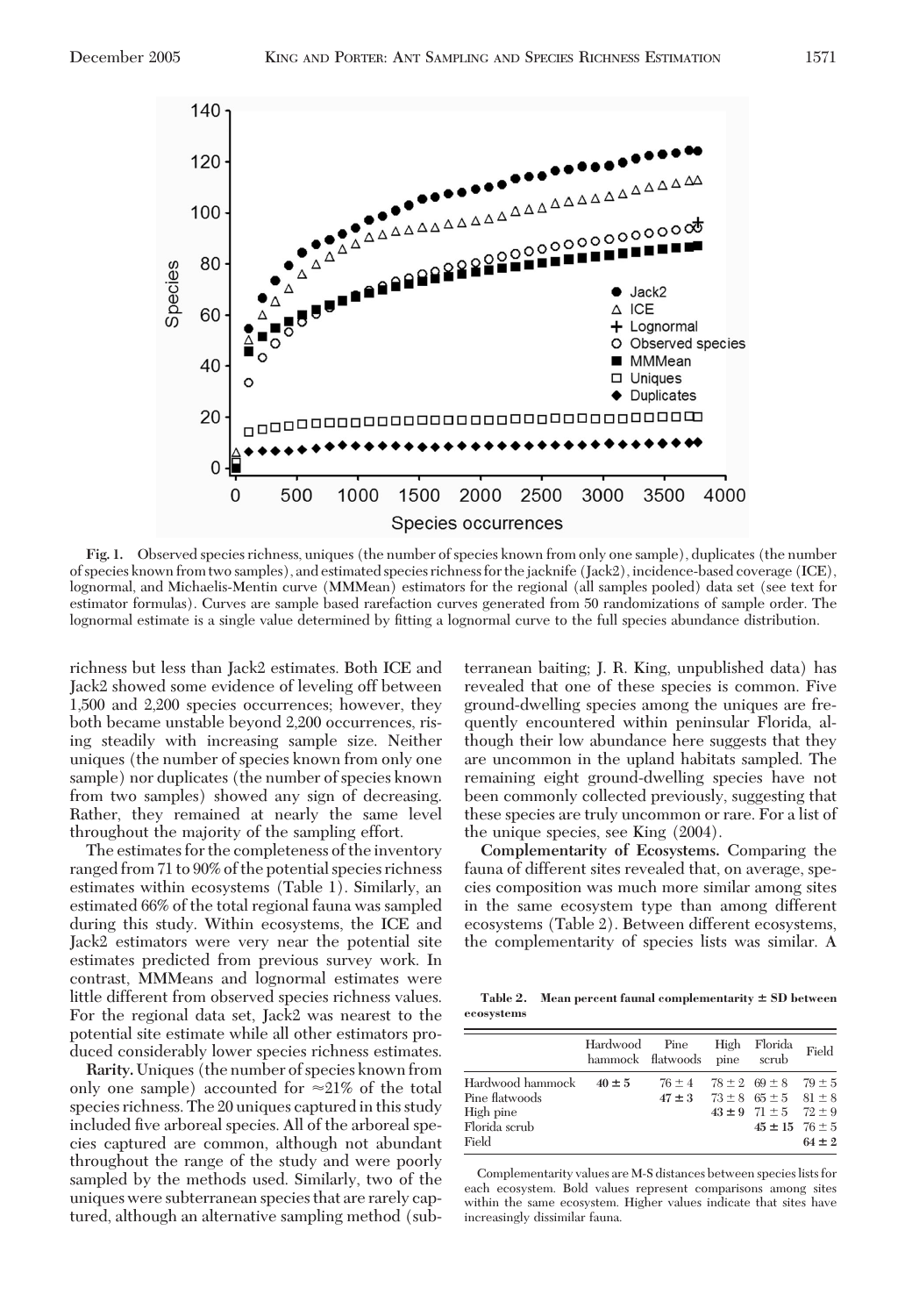

**Fig. 2.** Effectiveness of individual and combined sample methods. Curves are sample-based rarefaction curves based on 50 randomizations of sample order. Curves correspond to individual methods (H, hand collected; P, pitfall; L, litter extraction; B, bait) and a combination of methods  $(P + L + B)$ , combined pitfall, litter extraction, and baits).

similar pattern was also seen among sites of the same ecosystem with the exception of field sites. Field sites were less similar to one another than other ecosystems, probably as a result of their geographic separation. The greatest difference in species composition occurred between pine flatwoods and field sites, whereas theleast difference was seen between Florida scrub and pine flatwoods sites.

**Effectiveness of Sampling Methods.** Sample-based rarefaction curves for individual methods (Fig. 2) revealed that pitfall and litter samples were nearly identical in the number of species each captured and both methods captured more species than hand collecting and baiting. This pattern was consistent within individual ecosystems as well, except for hardwood hammocks (data not shown). In hardwood hammocks, litter sampling captured a much greater number of species (26) than pitfalls (17). Baiting was the least productive method for capturing species richness. The combination of quantitative methods (pitfall, litter, and bait samples) was the most thorough approach for capturing species richness. The hand collecting curve shows little evidence for an asymptote at all, indicating a very rapid increase in species per individual collected and no evidence of an asymptote. The rapid accrual of species by hand collecting and the lack of an asymptote suggest that collecting in this manner is the most efficient method for maximizing species richness. The lack of an asymptote suggests that too little time was spent hand-collecting per site. However, this is a methodological artifact, because duplicate collections were generally avoided. Consequently, time, rather than species, occurrences are a better ordinate for assessing the effectiveness of this method.

Litter and pitfall samples were the most similar in species composition among all sampling methods (Table 3). Baits and litter samples were the least similar in species composition. Overall, the fauna captured by hand collecting was the least similar in species composition to any of the other collecting methods. Litter extraction sampling was particularly useful for capturing cryptic species living in rotting wood and in leaf litter. Pitfall samples were most effective at capturing highly active, surface foraging species. Hand collecting captured a number of arboreal species that were not captured by other methods.

Within ecosystems, the similarity of species in samples along 180-m linear transects generally varied only slightly between nearby and distant samples (Fig. 3A and B). Field sites, however, exhibited the most dissimilarity between nearby and distant sites with a steady decrease in the similarity of species composition per sample as a function of increasing distance (Fig. 3A and B). Sample autocorrelation differed among ecosystems and methods. Hardwood hammock samples exhibited greater similarity among samples,

**Table 3. Percent faunal complementarity of sample methods for the regional data set**

|    | Bait<br>Litter           | Hand |
|----|--------------------------|------|
| 38 | 47                       | 55   |
|    | 60                       | 57   |
|    | $\overline{\phantom{a}}$ | 56   |
|    |                          |      |

Values are M-S distances generated from the regional (all sites pooled) species list. Higher values indicate that methods are more dissimilar in the species captured.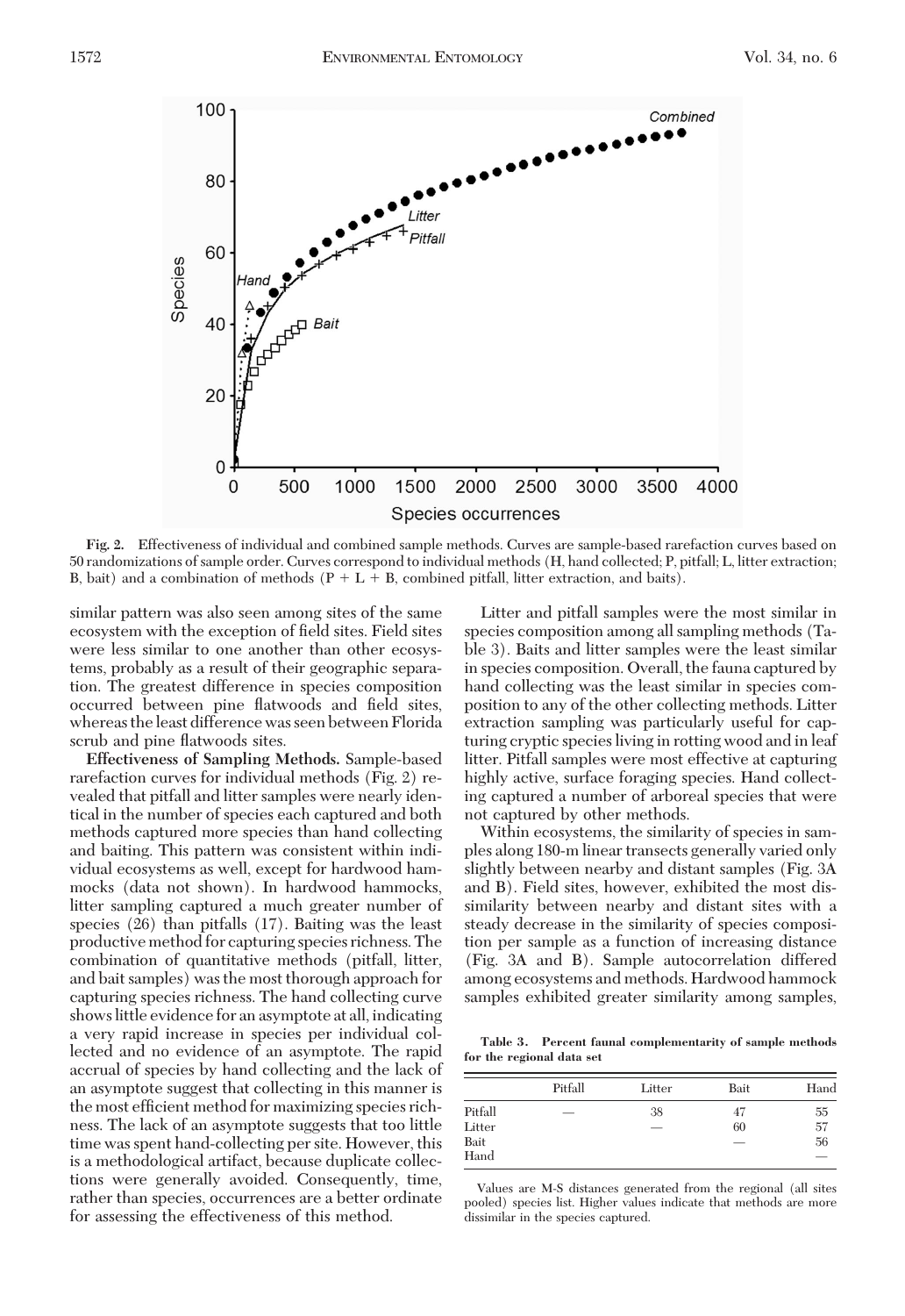

**Fig. 3.** Similarity of ant species in (A) litter and (B) pitfall samples as a function of distance. Curves represent Jaccard index values of pairwise comparisons of pitfall and litter data at increasing distances between samples. Jaccard index values were averaged across (3) replicate sites for each ecosystem, where higher values indicate greater similarity among samples.

on average, than other ecosystems-particularly among litter samples (Fig. 3A). Pine ßatwoods and Florida scrub ecosystems were most similar in the degree of sample autocorrelation, whereas hardwood hammock and high pine were the least similar (Fig. 3A and B). With the possible exception of fields, the impact of ecosystem type seems to be a greater determinant of sample autocorrelation than distance between samples.

Litter samples required the most time to collect, sort, and process, followed by pitfalls, baits, and hand collected samples, respectively (Fig. 4A). Baits commonly produced very large numbers of individuals of the same species, particularly mass recruiting species such as *Pheidole dentata* Mayr and *Solenopsis invicta* Buren (Fig. 4B). Litter sampling often captured entire colonies or colony fragments of multiple species, also resulting in large numbers of individuals. Pitfall samples and hand collecting tended to produce more species per individual sampled. There were 8 species captured only in pitfall samples, 13 species captured only in litter samples, 8 species captured only by hand collecting, and 1 species captured only by baiting (Fig. 4A).

Pitfall species richness predicted 69% of total site species richness (Fig. 5; total  $= 3.58 + 1.29$ pitfall,  $R^2$  $= 0.69, P < 0.01$ ). Litter species richness accounted for slightly less (61%) of the variability in total species richness (total =  $7.47 + 1.04$ litter,  $R^2 = 0.61, P < 0.01$ ), whereas bait species richness predicted 46% of total site species richness (total =  $15.98 + 1.29$ bait,  $R^2$  = 0.46,  $P = 0.01$ ) across all sites.

#### **Discussion**

**Inventory Completeness.** There are 218 ant species currently known from the entire state of Florida, 142 of which are known to occur within the region of this study (Deyrup 2003). It is less clear how many species might dwell within a given upland ecosystem in the state, although previous inventories provide reasonable estimates (Table 1). At the regional scale,  $\approx 66\%$ of the ant fauna was captured. Within the ecosystems sampled,  $\approx$ 70-90% of the ant fauna was captured. Because our estimates of the upper limit of species richness were conservative (see Materials and Methods), it is quite possible that we actually captured a higher percentage of the ant species present, particularly at the local scale. At the local (ecosystem) scale, this level of inventory completeness is equal to or better than similar studies conducted in tropical rainforests (Longino and Colwell 1997, Fisher 1999a, Agosti et al. 2000a, b). There are no comparable studies of structured inventory for capturing the ant species richness of a regional fauna, although intensive sampling in temperate and subtropical localities has captured similar levels of species richness (Talbot 1975, Deyrup and Trager 1986). Among similar, thorough inventories of ant species richness, regardless of scale, the sampling effort put forth in this study was comparable in the total number of samples taken (Talbot 1975, Deyrup and Trager 1986, Fisher 1996, 1998, 1999a, b, 2002, Longino and Colwell 1997).

Although our sampling design captured a large portion of the species present, it still cannot be described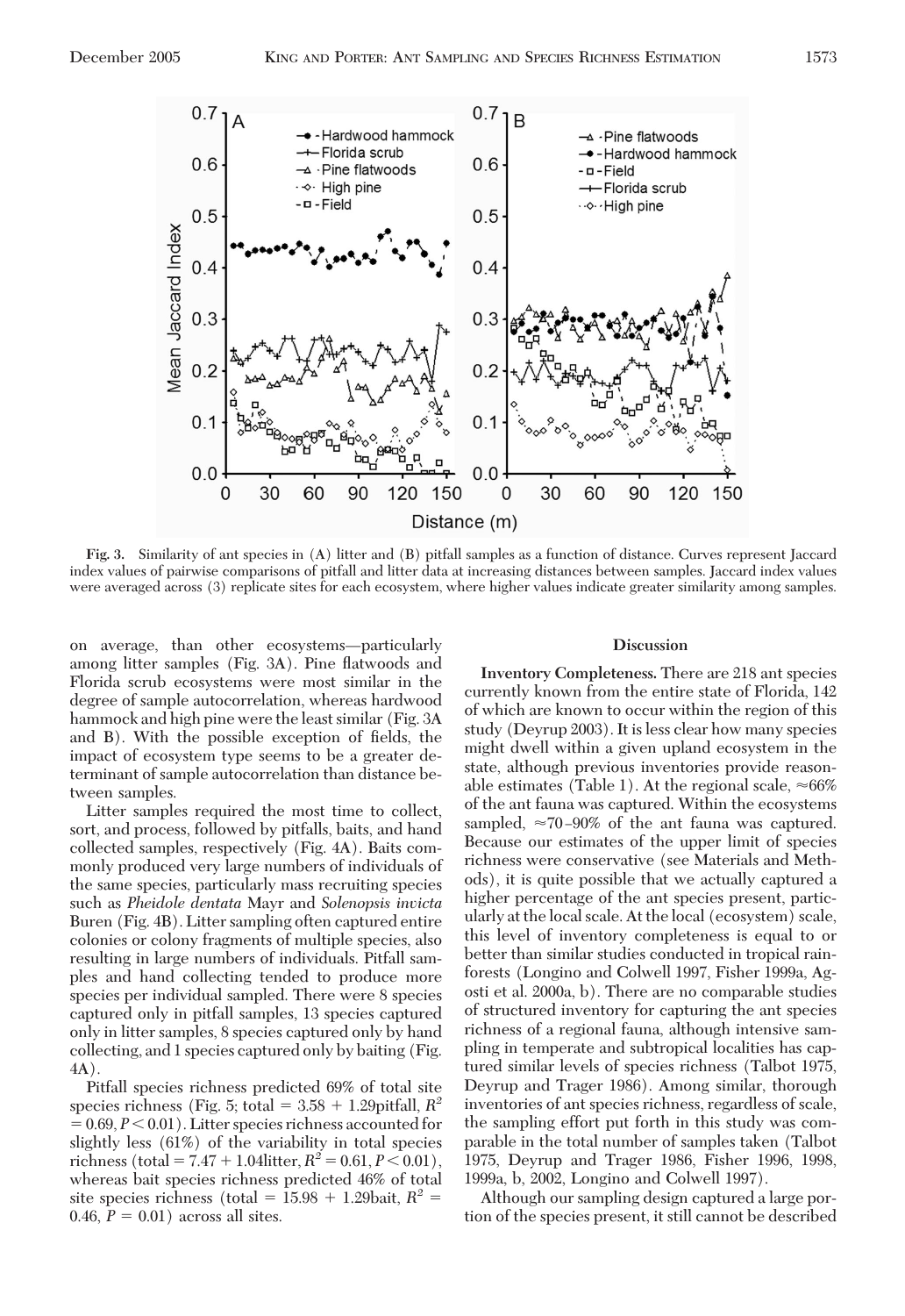

**Fig. 4.** The efficiency of methods as measured by (A) the total time required and the number of unique species (number of species captured only by that method; represented by the values above the bars) sampled by different collecting methods and (B) the abundance/richness index. Sorting (in hours) represents the total amount of time required to sort and identify specimens per method. Collecting (in hours) represents the total amount of time required to collect samples per method. It does not include the time required to operate pitfall traps (3 d). The abundance/richness index is the ratio of total number of ants captured divided by the total number of species captured per method. Higher numbers represent fewer species per individual captured.

as comprehensive—undoubtedly species were missed at local and regional scales. At both scales, the shortcomings of the sampling methods and the spatial limitations of the sample design were probably largely responsible for the underestimates, rather than the sampling effort (the number of samples; Longino and Colwell 1997). Sampling additional sites or using different methods would capture more species much more readily than additional sampling within sites. Nevertheless, the structured inventory protocol used here provided a sufficiently thorough sample of local and regional ant species to permit an accurate comparison of the complementarity and total species richness of different areas. Traditionally, invertebrates have been excluded from natural area inventories because of the difficulty of obtaining accurate estimates of local and regional species richness. This approach has been adopted despite their importance in ecosystem functioning and their contribution to total local



**Fig. 5.** The relationship between total site species richness and total method species richness for bait, pitfall, and litter samples. All regressions were significant  $(P < 0.01)$ . Pitfall site species richness accounted for the most variability in total site species richness  $(R^2 = 0.69)$  followed by litter  $(R^2 = 0.61)$  and baits  $(R^2 = 0.46)$ .

and regional biodiversity. The results presented here and for tropical ant inventories (Fisher 1996, 1998, 1999a, b, 2002, Longino and Colwell 1997) suggest that structured inventory can provide sufficiently accurate measures of ant diversity to include them in natural area inventories in temperate, subtropical, and tropical regions. Similar results have been obtained using structured inventory to capture spiders (Coddington et al. 1991, Silva and Coddington 1996, Dobyns 1997, Toti et al. 2000, Sørensen et al. 2002). Accordingly, structured inventory of arthropods should be adopted as a primary component of future natural area inventories.

**Performance of Species Richness Estimators.** Whether evaluated for individual ecosystems or for the regional (combined) data set, the four species richness estimators differed considerably among each other. They produced a wide range of estimates and generally did not stabilize as sample numbers increased (Fig. 1). Instability of coverage-based estimators, curve extrapolation, and the lognormal model generally seems to be the rule rather than the exception, regardless of the origin of the data set (Chazdon et al. 1998, Toti et al. 2000, Longino et al. 2002, Sørensen et al. 2002). This trend suggests that species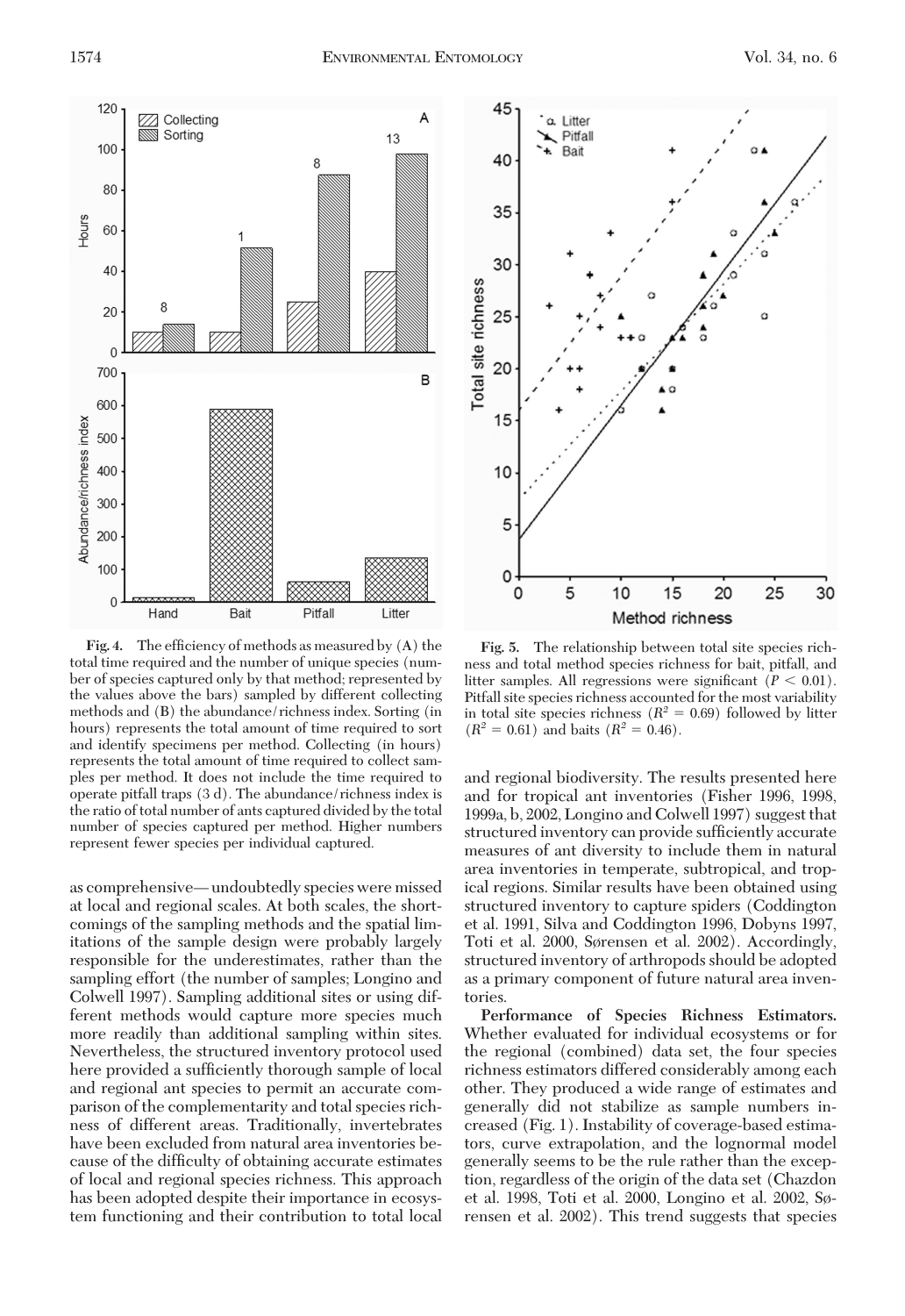richness estimates calculated with these estimators should be very cautiously interpreted as approximations of potential species richness. If used at larger scales, they are probably even less reliable. Lognormal and MMMeans estimates were at or slightly below observed species richness. The ICE estimator predicted higher numbers of species than either lognormal or MMMeans, and Jack2 consistently predicted the highest number of species. Only ICE estimates showed any evidence of stability for the regional data set (Fig. 1). However, the curve stabilized only between  $\approx 1,000$  and 2,000 species occurrences and showed no evidence of stabilization above or below these values (Fig. 1). Within ecosystems, both ICE and Jack2 estimates were very near to potential species estimates (Table 1). However, because the estimators were unstable and were proportional to sample size, the values of species richness they predict should also be viewed with skepticism. It has been suggested that using nonparametric estimators in combination may predict upper and lower boundaries of local species richness (Toti et al. 2000). We would suggest that it has not yet been clearly shown that such an approach is valid.

The poor performance of the lognormal and MMMeans estimators for our data set contrasts with their performance in other intensive inventories (Toti et al. 2000, Longino et al. 2002). Our data were poorly fit by lognormal and asymptotic functions (King 2004), and as such, the estimators were inappropriate for the data set. The use of these estimators should be closely evaluated based on their fit to data and the number of rare species in the data set (Longino et al. 2002). The lognormal in particular may be problematical because of the necessity of fitting a continuous distribution to discrete data, the variability of estimates resulting from the selection of different intervals of abundance categories, and the lack of fit to some data sets (Colwell and Coddington 1994). The lognormal model should not be assumed to fit the abundance distribution of species (Lambshead and Platt 1985, Hughes 1986), particularly for temperate and subtropical invertebrate assemblages (Siemann et al. 1999).

**Rarity.** In contrast to many tropical insect (e.g., Hemiptera, Lepidoptera) inventories, rare species did not account for a majority of the species captured (King 2004). Among unique species, a majority were rare because of methodological edge effects (Longino et al. 2002), range limitations, or small populations within the sampled area (i.e., they are known to be common elsewhere within the region). Arboreal species and some of the subterranean species were undersampled because of the limitations of the sampling design. Of 20 unique species, only 8 species ( $\approx 8\%$  of the total number of species) could be considered truly rare compared with their known distributions. These results are similar to other comprehensive temperate, subtropical, and tropical ant inventories, where truly rare species comprise a minority of species (Van Pelt 1956, 1958, Talbot 1975, Deyrup and Trager 1986, Longino et al. 2002). The occurrence of only a small

number of truly rare species (apparently range restricted and numerically uncommon) within a given region seems to be a persistent pattern among ants as revealed by intensive inventory efforts (Longino et al. 2002). This pattern of rarity in ants contributes to the stability and accuracy of species richness estimators, particularly nonparametric estimators, because their calculation is dependent on the number of rare species (Colwell and Coddington 1994, Chazdon et al. 1998, Longino et al. 2002). It is unclear, however, how changes in the relative proportion of rare species from data set to data set are ultimately expressed in the stability and success of the estimators.

**Effectiveness of Sampling Methods.** The completeness of the structured inventory shows the effectiveness of the combined methods for accurately sampling the species richness and relative abundance of ants in upland ecosystems in Florida. Individual methods were much less effective than combined methods at capturing total species richness (Fig. 2). The combined quantitative methods (pitfalls, litter samples, baits) also provided an accurate measure of the relative abundance of ground-dwelling species (King 2004). Both measures are crucial components for accurately measuring and comparing biodiversity among different areas or times (Gotelli and Colwell 2001). Relative to other thorough sampling projects, such as long-term, strict inventories (e.g., Talbot 1975, Deyrup and Trager 1986), a structured inventory is a faster approach to capturing a large majority of local species richness. However, we do not suggest that structured inventory is a replacement for long-term taxonomic inventories, if time allows. These results and those of other structured inventories reveal that, regardless of where the sampling occurs, the fastest way to thoroughly sample a given area is to use a variety of sampling methods and take a large number of samples (and in so doing, capture a large number of individuals; Longino and Colwell 1997, Majer 1997, Fisher 1999a, Longino et al. 2002). This is not new information, but the increasing number of rapidly generated, thorough inventories from a variety of regions and habitats serve as an important reminder of a simple truth of invertebrate sampling that bears repeating: a large sampling effort is required to accurately measure the biodiversity of invertebrates. Some caveats are that the application of individual methods may be adequate in certain habitats, for use in sampling projects that do not require thorough inventories, or perhaps if an extremely large number of samples are applied.

Different ecosystems and individual methods generated complementary species lists (Tables 2 and 3). Additionally, the spacing of samples at or above 5 m had little or no effect on the similarity of samples (Fig. 3A and B) within ecosystems. These results suggest that samples spaced 5 m or further apart may be considered independent. Similarity among samples was more dependent on the ecosystem where sampling occurred. These results emphasize the differences among ecosystems and the sampling bias of individual sampling methods. Hardwood hammock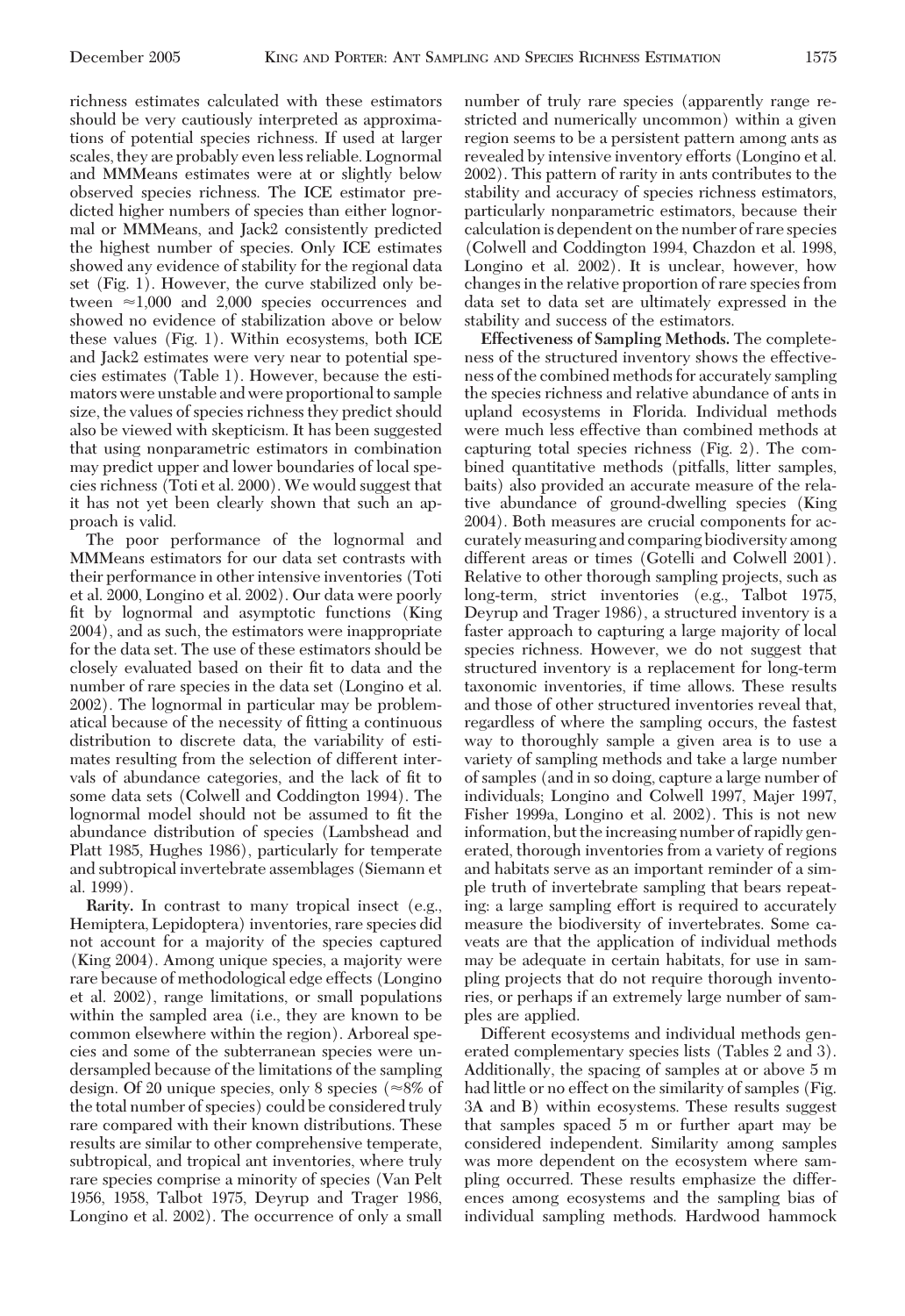and Florida scrub ecosystems have closed canopies and a deep layer of litter. Pine ßatwoods, high pine, and field ecosystems are increasingly open with a decreasing amount of litter. Accordingly, the ant fauna of hardwood hammocks is, for example, rich in cryptic species that nest in rotten wood and leaf litter relative to high pine ecosystems that have much less litter. Pitfalls and litter samples produced species lists that were the most similar among sampling methods (Table 3). The underlying reason for the difference seen between the two methods was the number of unique species captured by litter sampling in hardwood hammock. In all of the other ecosystems, pitfalls were equal to or better than litter sampling. In combination with studies conducted in tropical forests where litter sampling was superior to pitfall sampling (Fisher 1999a), these results provide further support for the application of the Ants of the Leaf Litter (ALL) protocol in a wide variety of ecosystems for generating estimates of species richness (Agosti et al. 2000a). The standardized ALL protocol emphasizes pitfall and litter sampling in addition to hand collecting to generate accurate estimates of local ant biodiversity. The protocol is quantitative and ßexible enough to permit its application in a variety of habitats. The deficiencies of individual methods in a given habitat are compensated for by the performance of other methods. For example, in habitats with a well-developed leaf litter, the inadequacy of pitfalls will be overcome by the superiority of litter sampling techniques and the ßexibility of hand collecting (Melbourne 1999).

Despite the obvious advantages of applying multiple sampling methods to generate a structured inventory, the expertise and time required to execute an inventory often precludes this approach to sampling invertebrates (Burbidge 1991). Individual sampling methods are, therefore, often applied to generate a community characterization (Longino and Colwell 1997). The inadequacies of individual sampling methods suggest that their unaccompanied application requires additional consideration. Among the methods applied in this study, baits were the least effective at producing estimates of biodiversity and unique species (Figs. 4A and 5). Despite the small amount of time required to sort and identify species collected in baits, the limited amount of information they produced diminished their value as a biodiversity sampling technique (Fig. 4B). In contrast, hand collecting was the most efficient method for capturing species richness and was an effective method for producing unique species (Fig. 4A and B). The rarefaction curve suggested a much greater potential for capturing species richness if more time were spent hand collecting in each site (Fig. 2). However, the success of hand collecting is dependent primarily on the experience of the collector (Longino et al. 2002, Sørensen et al. 2002)—experienced collectors will collect more species more quickly thaninexperienced collectors. Hand collecting is also not quantitative, so relative abundance cannot be reliably estimated.

Both pitfall and litter extraction sampling were most closely correlated with total site species richness (Fig. 5) and provided relative abundance data. There were also a number of species unique to each method (Fig. 4A). However, pitfall sampling and leaf litter extraction were costly, requiring the most time to sort and identify specimens and the use of specialized equipment (i.e., Berlese funnels). Pitfall samples required less time  $(\approx 18\%)$  to sort and identify specimens and, with the exception of hardwood hammock sites, were equal or better than litter sampling for upland ecosystems in Florida. Although pitfall samples tend to undersample cryptic species and arboreal species (Majer 1997) and do not perform as well as litter extraction sampling in ecosystems with a well-developedlitterlayer (Fisher 1999a,Melbourne 1999), their greater efficiency suggests that pitfalls are the best choice for an individual sampling method in a majority of warm temperate and subtropical upland ecosystems (i.e., those without a deep layer of litter). Pitfall traps can be made even more effective if they are operated for longer periods, and more traps of larger diameter are used (Abensperg-Traun and Steven 1995, Majer 1997).

Although it is a central tenet of ecological methodology (Southwood and Henderson 2000), the impact of methodological bias on experimental and sampling design in the study of invertebrate assemblages is often a neglected point of discussion. Before a design that uses a single sampling method is initiated, it should be considered that the effect of treatments may be either obscured or falsified by sampling bias if species richness and relative abundance are the variables of interest (Melbourne 1999). Sampling bias should be of particular concern in studies where community-level effects are assessed by sampling assemblages of invertebrates at local scales. More specifically, hypothesis-testing studies designed to explore complex ecological processes, such as the factors determining assembly rules, require accurate measurement of species richness and relative abundance and must account for sampling bias. Ideally, this accounting should be done a posteriori and should consider the results of previous inventories whenever possible.

A structured inventory approach should also be adopted for larger-scale invertebrate studies, despite the cost savings of using sampling methods individually. Structured inventories are often contrasted with single-species time-series population studies, land management programs, or regional and geographic scale biodiversity assessment. In these types of studies, costly sampling protocols are considered unnecessary, intractable, and undesirable (Andersen 1997, Andersen et al. 2002). Nevertheless, even these studies would likely benefit from incorporating some of the methods of structured inventory, such as using multiple (more than one or two) sampling techniques. The shown effectiveness of using a structured inventory approach to sampling ants (Longino and Colwell 1997, Fisher 1999a, Agosti et al. 2000a, Longino et al. 2002) and spiders (Coddington et al. 1991, Silva and Coddington 1996, Dobyns 1997, Toti et al. 2000, Sørensen et al. 2002) also supports its broader use in taxonomic studies. For these studies, accurate assess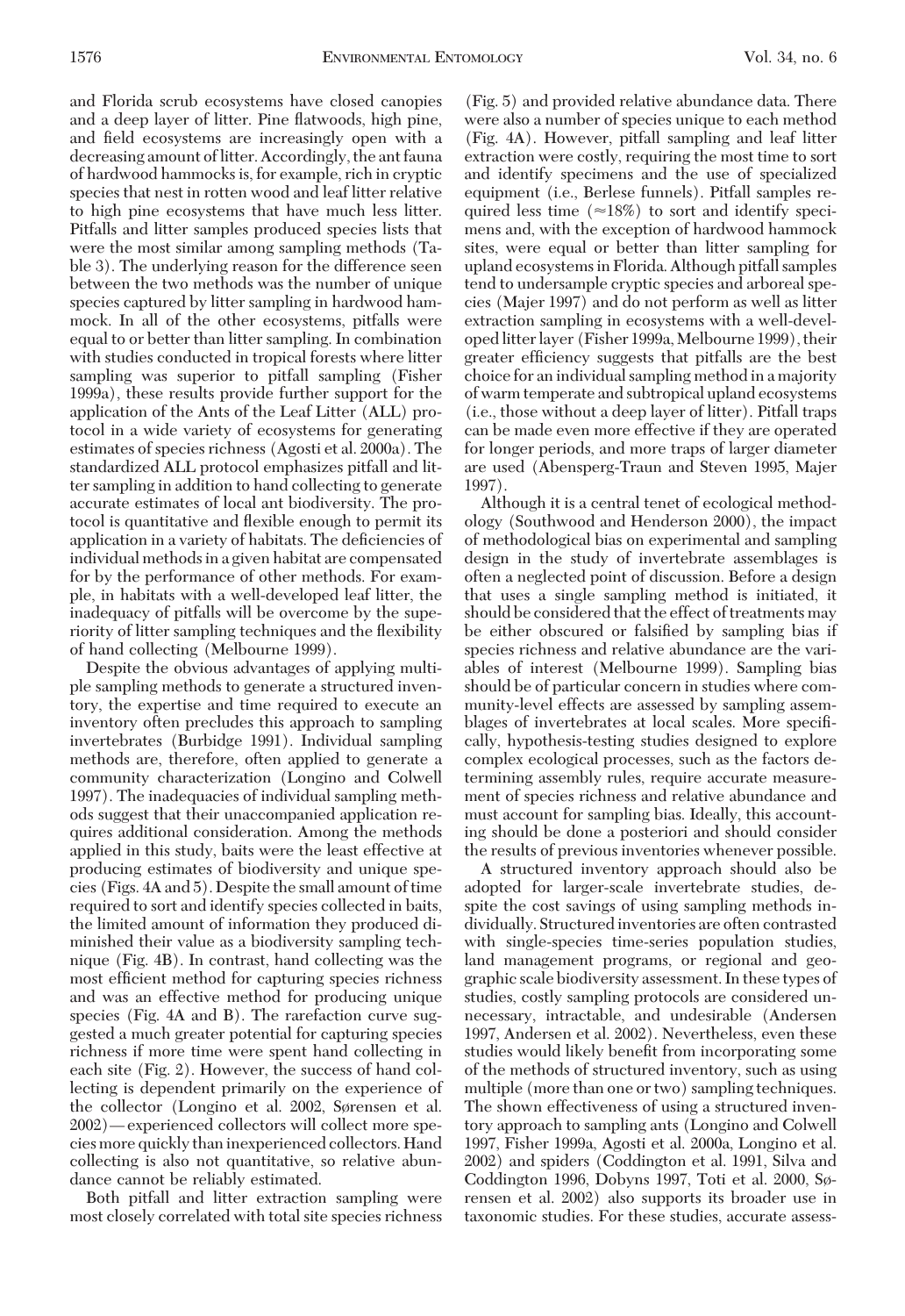ments of species richness and the time savings relative to traditional taxonomic studies will be particularly valuable. Finally, an increase in the use of structured inventory to study invertebrates in a variety of habitats  $(regardless of the type of study) will make a significant$ contribution toward cataloguing, conserving, and understanding biodiversity.

## **Acknowledgments**

We thank L. Davis and M. Deyrup for assisting with and verifying species identifications. We thank the Archbold Biological Station and M. Deyrup for laboratory space and accommodation during part of this work. We thank the University of Florida, the Florida Department of Environmental Protection's State Parks Division, and the U.S. National Forest Service for permission to perform sampling in the Katherine Ordway Biological Preserve, San Felasco Hammock State Park, and Osceola National Forest, respectively. Voucher specimens from this project have been donated to Harvard's Museum of Comparative Zoology and the Archbold Biological Station. Comments from J. Capinera, M. Deyrup, J. Longino, R. McSorley, and K. Portier greatly improved an earlier version of this manuscript. J.R.K. was supported by a University of Florida Alumni Fellowship for part of this work. This manuscript was written while J.R.K. was supported by USDA-NRI Grant 2003-01453 to W. R. Tschinkel.

#### **References Cited**

- **Abensperg-Traun, M., and D. Steven. 1995.** The effects of pitfall trap diameter on ant species richness (Hymenoptera: Formicidae) and species composition of the catch in a semi-arid eucalypt woodland. Aust. J. Ecol. 20: 282-287.
- **Agosti, D., J. D. Majer, L. E. Alonso, and T. R. Schultz (eds.). 2000a.** Ants: standard methods for measuring and monitoring biodiversity. Smithsonian Institution Press, Washington DC.
- **Agosti, D., J. D. Majer, L. E. Alonso, and T. R. Schultz (eds.). 2000b.** Sampling ground-dwelling ants: case studies from the world's rain forests. Curtin University School of Environmental Biology, Perth, Australia.
- **Andersen, A. N. 1990.** The use of ant communities to evaluate change in Australian terrestrial ecosystems: a review and a recipe. Proc. Ecol. Soc. Aust. 16: 347–357.
- **Andersen, A. N. 1993.** Ants as indicators of restoration success at a uranium mine in tropical Australia. Restor. Ecol. 1: 156–167.
- **Andersen, A. N. 1997.** Using ants as bioindicators: multiscale issues in ant community ecology. Conserv. Ecol. 1: 1–8.
- Andersen, A. N., B. D. Hoffmann, W. J. Müller, and A. D. **Griffiths. 2002.** Using ants as bioindicators in land management: simplifying assessment of ant community responses. J. App. Ecol. 39: 8-17.
- **Anderson, R. S., and J. S. Ashe. 2000.** Leaf litter inhabiting beetles as surrogates for establishing priorities for conservation of selected tropical montane cloud forests in Honduras, Central America (Coleoptera; Staphylinidae, Curculionidae). Biodiv. Conserv. 9: 617-653.
- **Bestelmeyer, B. T., D. Agosti, L. E. Alonso, C.R.F. Branda˜o, W. L. Brown Jr., J.H.C. Delabie, and R. Silvestre. 2000.** Field techniques for the study of ground-dwelling ants, pp. 122-144. *In* D. Agosti, J. D. Majer, L. E. Alonso, and T. R. Shultz (eds.), Ants: standard methods for measuring and monitoring biodiversity. Smithsonian Institution Press, Washington DC.
- **Burbidge, A. A. 1991.** Cost constraints on surveys for nature conservation, pp. 3–6. In C. R. Margules and M. P. Austin (eds.), Nature conservation: cost effective biological surveys and data analysis. CSIRO, Canberra, Australia.
- **Burnham, K. P., and W. S. Overton. 1978.** Estimation of the size of a closed population when capture probabilities vary among animals. Biometrika. 65: 623-633.
- **Burnham, K. P., andW. S. Overton. 1979.** Robust estimation of population size when capture probabilities vary among animals. Ecology. 60: 927-936.
- **Chazdon, R. L., R. K. Colwell, J. S. Denslow, and M. R. Guariguanta. 1998.** Statistical methods for estimating species richness of woody regeneration in primary and secondary rain forests of northeastern Costa Rica, pp. 285Ð309.*In*F. Dallmeier and J. A. Comiskey (eds.), Forest biodiversity research, monitoring, and modeling. Parthenon Publishing Group, Paris, France.
- **Clench, H. K. 1979.** How to make regional lists of butterßies: some thoughts. J. Lepidop. Soc. 33: 216-231.
- **Cochran, W. G. 1963.** Sampling techniques. 2nd ed. Wiley, New York.
- **Coddington, J. A., C. E. Griswold, D. Silva, E. Pen˜ aranda, and S. F. Larcher. 1991.** Designing and testing sampling protocols to estimate biodiversity in tropical ecosystems, pp. 44-60. In E. C. Dudley (ed.), The unity of evolutionary biology: proceedings of the fourth international congress of systematic and evolutionary biology. Dioscorides Press, Portland, OR.
- **Colwell, R. K. 2000.** EstimateS: statistical estimation of species richness and shared species from samples. Version 6.0. http://viceroy.eeb.uconn.edu/estimates.
- **Colwell, R. K., and J. A. Coddington. 1994.** Estimating terrestrial biodiversity through extrapolation. Phil. Trans. R. Soc. Lond. Ser. B. 345: 101-118.
- **Delabie, J.H.C., B. L. Fisher, J. D. Majer, and I. W. Wright.** 2000. Sampling effort and choice of methods, pp. 145– 154. *In* D. Agosti, J. D. Majer, L. E. Alonso, and T. R. Schultz (eds.), Ants: standard methods for measuring and monitoring biodiversity. Smithsonian Institution Press, Washington DC.
- **Deyrup, M. 2003.** An updated list of Florida ants (Hymenoptera: Formicidae). Fla. Entomol. 86: 43–48.
- **Deyrup, M., and J. Trager. 1986.** Ants of the Archbold Biological Station, Highlands County, Florida (Hymenoptera: Formicidae). Fla. Entomol. 69: 206-228.
- **Deyrup, M., L. Davis, and S. Cover. 2000.** Exotic ants in Florida. Trans. Am. Entomol. Soc. 126: 293-326.
- **Disney, R.H.L. 1986.** Assessments using invertebrates: posing the problem, pp. 271–293. In M. B. Usher (ed.), Wildlife conservation evaluation. Chapman & Hall, London, UK.
- **Dobyns, J. R. 1997.** Effects of sampling intensity on the collection of spider (Araneae) species and the estimation of spider richness. Environ. Entomol. 26: 150-162.
- **Eldredge, N. (ed.). 1992.** Systematics, ecology, and the biodiversity crisis. Columbia University Press, New York.
- **Fisher, B. L. 1996.** Ant diversity patterns along an elevational gradient in the Réserve Naturelle Intégrale d'Andringitra, Madagascar. Fieldiana Zool. 85: 93-108.
- **Fisher, B. L. 1998.** Ant diversity patterns along an elevational gradient in the Réserve Spéciale d'Anjanaharibe-Sud and on the western Masoala Peninsula, Madagascar. Fieldiana Zool. 90: 39-67.
- **Fisher, B. L. 1999a.** Improving inventory efficiency: a case study of leaf-litter ant diversity in Madagascar. Ecol. Appl. 9: 714-731.